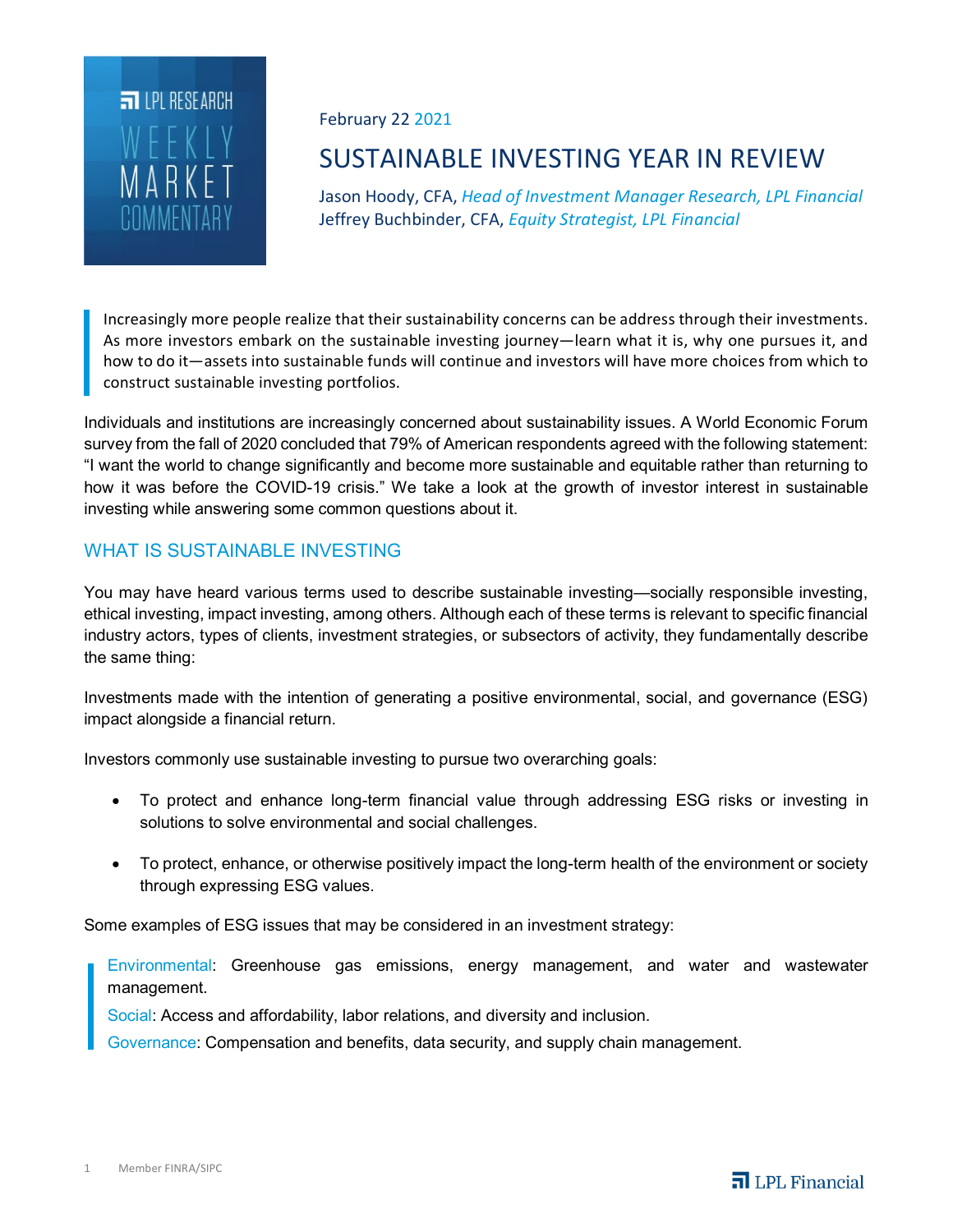#### WHY SUSTAINABLE INVESTING?

Investors generally pursue sustainable investing strategies for two reasons:

- **Fortify long-term performance.** ESG issues can have a material impact on investment returns. When poorly managed, they can introduce risk into investments; when well-managed, they can produce financial benefits. Some investors consider ESG issues in their investment decision-making to enhance long-term risk-adjusted returns. Others see financial return-generating opportunity in investing in companies that produce solutions to environmental or social challenges.
- **Express personal values.** Some investors desire to help build a world based on positive ESG values—a sustainable world—and adopt investment strategies that align with those values.

#### SUSTAINABLE INVESTING IMPLEMENTATION STRATEGIES

Investors typically reach these goals using any combination of three strategies:

- **Aligning.** Aligning their values with their investments to minimize exposure to companies or industries whose business practices conflict with their personal convictions.
- **Integrating.** Integrating ESG factors into investment decisions to identify and emphasize investments in companies or industries with positive ESG practices or that solve specific ESG challenges; and to limit exposure to those with poor ESG performance.
- **Engaging.** Engaging with portfolio companies and fund managers to encourage improvements in ESG performance and mitigate risks related to ESG, and to improve financial systems.

#### STRONG GROWTH OF US SUSTAINABLE FUNDS

As shown in Figure 1, sustainable investing mutual funds and exchange-traded funds (ETFs) continue to attract record flows from investors. ESG considerations are central to the investment process for these strategies and this commitment is indicated in the "principal investment strategies" section of their prospectus. As of December 31, 2020, assets grew 69% from the year before to \$256 billion through the 381 distinct options available (compared to 140 options in 2009).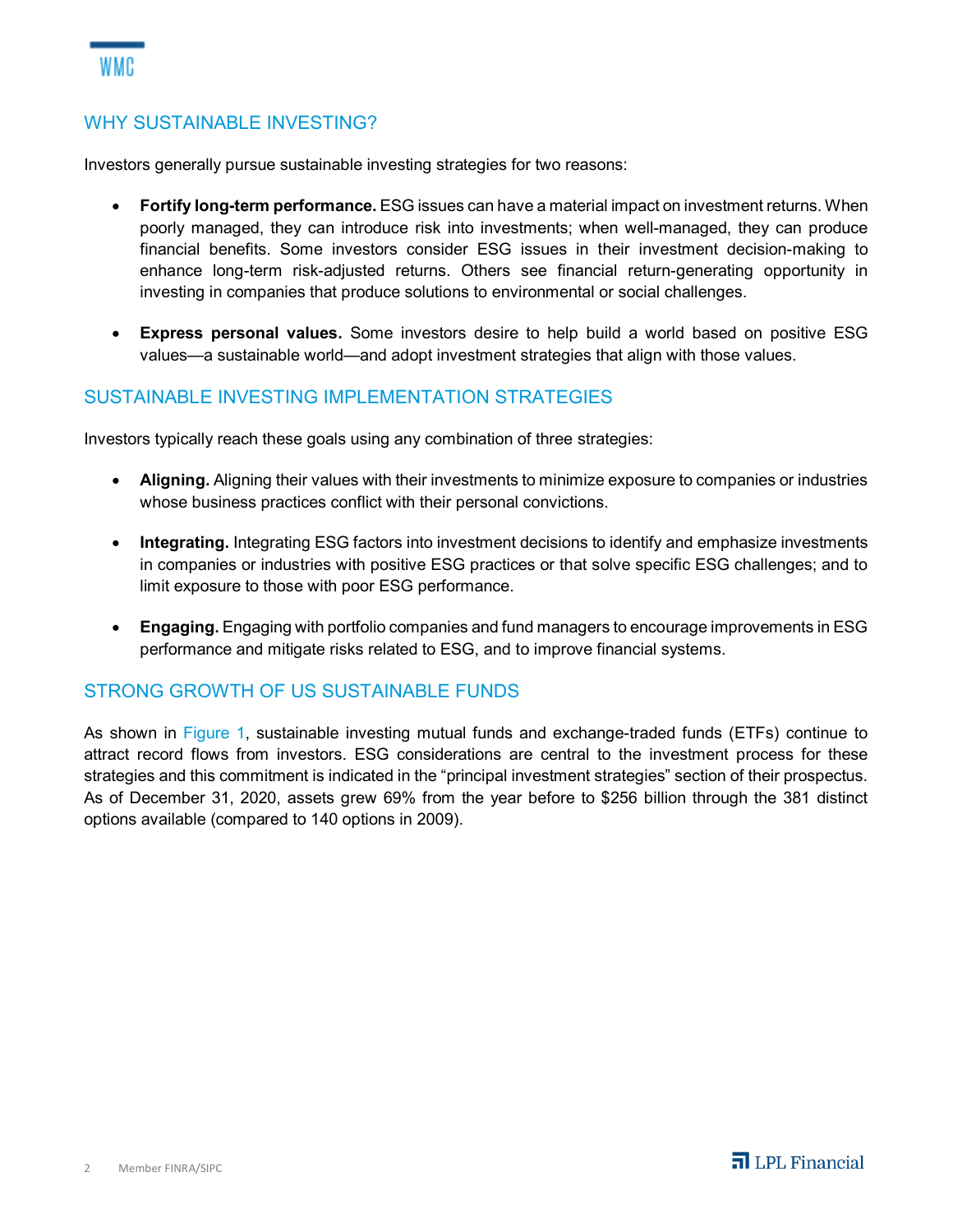#### **IMPRESSIVE GROWTH IN SUSTAINABLE INVESTING FUNDS**

Sustainable Assets and Flows (Mutual Funds and ETFs)

**WMC** 



Source: LPL Research, Morningstar 12/31/20 Includes open-end and exchange-traded funds available to U.S. investors with intentional sustainable investing mandates. Excludes fund of funds to prevent double counting.

#### SOLID INVESTMENT PERFORMANCE OF US SUSTAINABLE FUNDS

Sustainable investing funds mostly outperformed in 2020, particularly equity funds. As shown in Figure 2, roughly two-thirds of all sustainable investing funds outperformed their peers (finishing in the top 2 quartiles), with only 12% in the bottom quartile.

#### $\overline{2}$ SUSTAINABLE FUNDS ENJOYED STRONG PERFORMANCE IN 2020

Percentile rankings are based on 2020 fund performance relative to broad Morningstar categories

|               | <b>All Sustainable Funds</b> |                         | <b>Sustainable Equity Funds</b> |                         | <b>Sustainable Fixed</b><br><b>Income/Allocation Funds</b> |                         |
|---------------|------------------------------|-------------------------|---------------------------------|-------------------------|------------------------------------------------------------|-------------------------|
| Quartile      | Number                       | <b>Percent of Total</b> | Number                          | <b>Percent of Total</b> | Number                                                     | <b>Percent of Total</b> |
| Top           | 86                           | 35%                     | 66                              | 40%                     | 20                                                         | 25%                     |
| Second        | 72                           | 30%                     | 47                              | 29%                     | 25                                                         | 31%                     |
| Third         | 56                           | 23%                     | 36                              | 22%                     | 20                                                         | 25%                     |
| <b>Bottom</b> | 29                           | 12%                     | 14                              | 9%                      | 15                                                         | 19%                     |
| Total         | 243                          | $100\%$                 | 163                             | $100\%$                 | 80                                                         | 100%                    |

Source: LPL Research, Morningstar 12/31/20

## SUSTAINABILITY PERFORMANCE OF US SUSTAINABLE FUNDS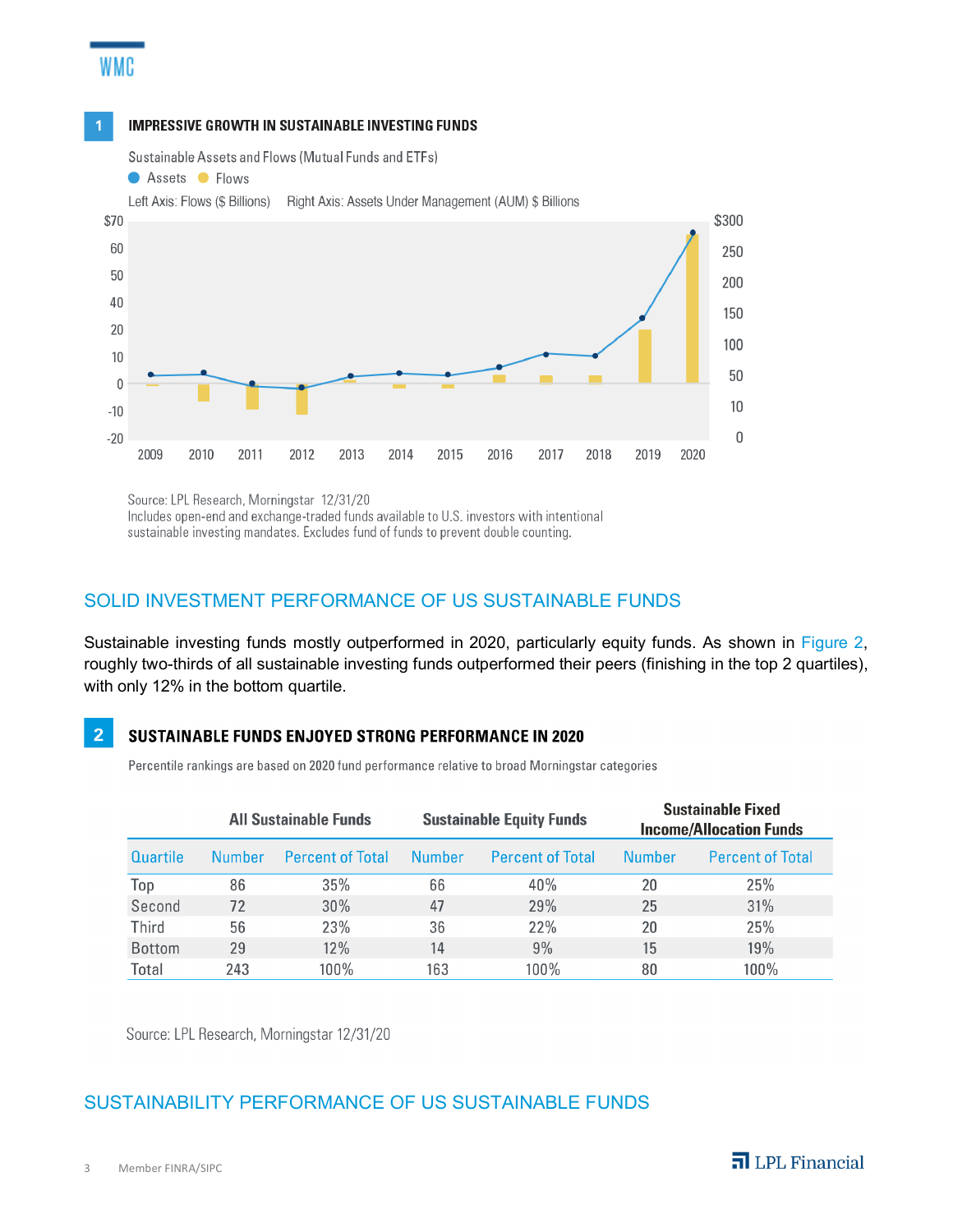In addition to assessing the investment performance of sustainable funds, it is also important to assess the sustainability performance of these funds to evaluate whether they are doing what they claim to be doing.

Morningstar's Sustainability Rating, which is based on rolling up Sustainalytics' company-level ESG Ratings, can be used as a proxy to identify funds that consider ESG factors. About three quarters of sustainable funds received the highest ratings, as compared with only one third of funds overall, illustrating significantly lower levels of ESG risk in their portfolios.

Another important, although often overlooked aspect of sustainable investing is how a fund engages with companies it owns through means including proxy voting in order to provide impact beyond financial return. Often called active ownership or stewardship, shareholder resolutions on proxy ballots often address sustainability issues. Data from 2020 illustrated a mixed bag, with most sustainable funds voting in support of key ESG issues, with large passive funds opposing most of the key votes.

### **CONCLUSION**

Investor interest in sustainable investing has grown significantly over the last couple of years and we don't expect that momentum to slow any time soon. Strong performance from sustainable funds in 2020 certainly played a role, but we think investors' increased willingness to express their values through their investments may be a bigger part of the story, which is why we think the growth is—dare we say—sustainable.